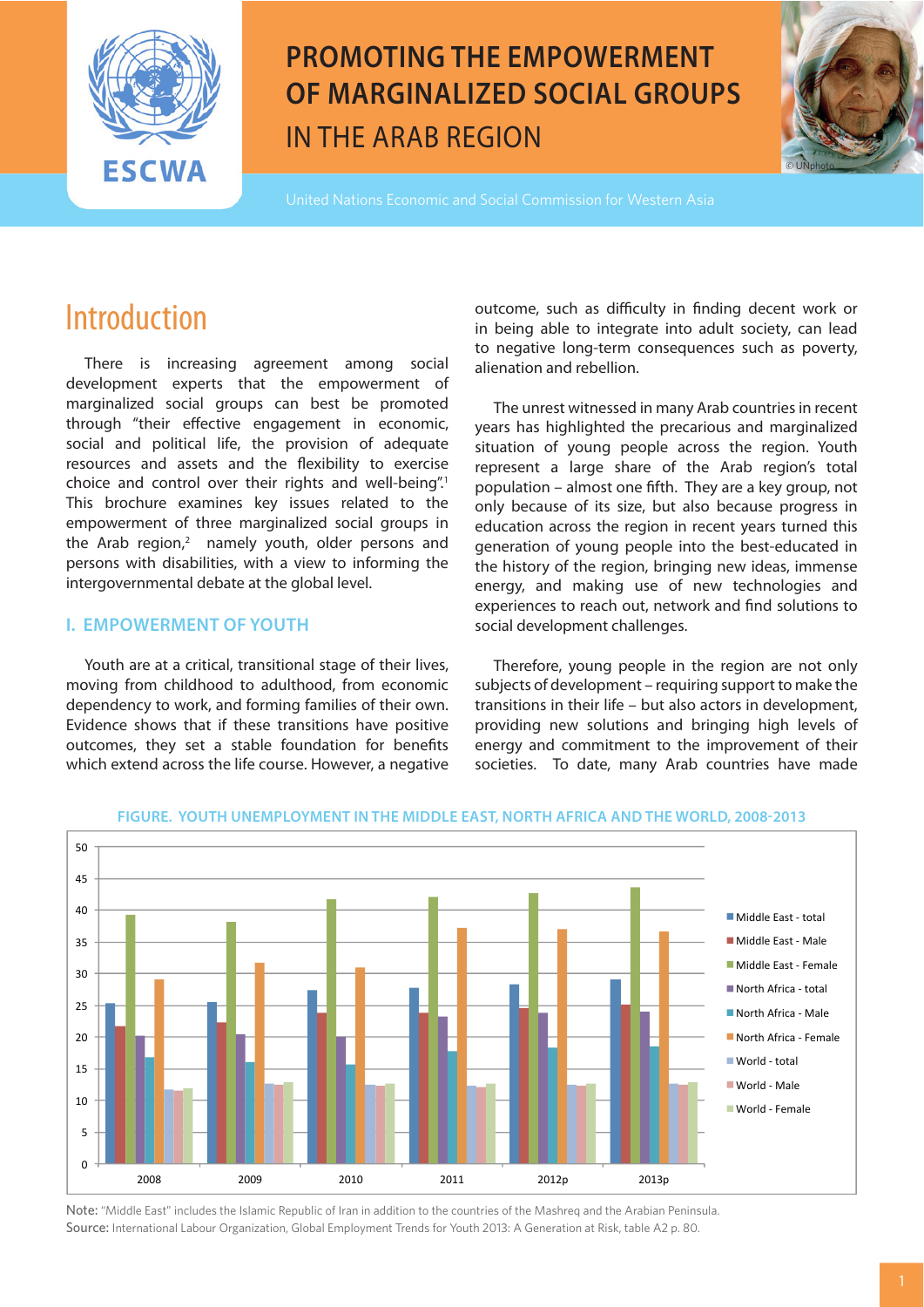

### **PROMOTING THE EMPOWERMENT OF MARGINALIZED SOCIAL GROUPS IN THE ARAB REGION**

insufficient progress in empowering young people. They have never been treated as a separate group requiring a specific focus, but have instead been involved in a general sense in broad development plans. Moreover, their participation has not been valued in governance and political processes, nor in civil society.

On the socioeconomic front, the situation of Arab youth has been characterized by the highest levels of youth unemployment and underemployment in the world (figure 1), low levels of return to education and marginalization in the social sphere, resulting in low levels of volunteerism and participation. The development potential of this age group is underused, which also leads to discontent and social conflict.

 The Economic and Social Commission for Western Asia (ESCWA) has sought to redress this situation through engaging with its member countries and building their capacities to develop youth-centred national policies to unleash the potential of youth. As recommended in global social development reports,<sup>3</sup> ESCWA has also emphasized the importance of taking a participatory approach to engage youth in developing and implementing these policies. It has stressed the importance of the national-level implementation of the World Programme of Action for Youth in providing a holistic approach to youth concerns, focusing not only on the economic needs of young people but also on their broader well-being, social integration and political participation. As this group will remain an important one in the years to come, ESCWA will continue to work with its member countries to assist them in designing and implementing adequate policies which will result in a richer human capital and an empowered generation, able to fulfil its potential and play a critical role in the development of the Arab countries and region.

#### **II. EMPOWERMENT OF OLDER PEOPLE**

 As the Arab population ages, an increasing focus on the situation of older persons is required to ensure that they are able to age in dignity. Achieving this goal in the Arab region will require a focus on the multidimensional concerns of older persons, including their access to social protection and empowerment.

 Ageing is already well underway in the Arab region. The absolute number of persons aged 65 and above has more than doubled over the past three decades, increasing from almost 6 million in 1980 to 14.4 million in 2010, making up 4.1 per cent of the total population of the region. By 2050, the number of older persons is expected to increase to 70.4 million, representing 11.7 per cent of the total population.<sup>4</sup> The ageing process is thus taking place at a faster pace than in other regions. However, it is also taking place in a period when most Arab countries are at a lower level of socioeconomic development than those countries which have already undergone this process of ageing. Arab countries have a smaller time frame and fewer resources to adjust to the consequences of ageing populations, increasing the social, economic and health challenges faced by some countries, and risking to outstrip the capacity of existing mechanisms of social and welfare support.

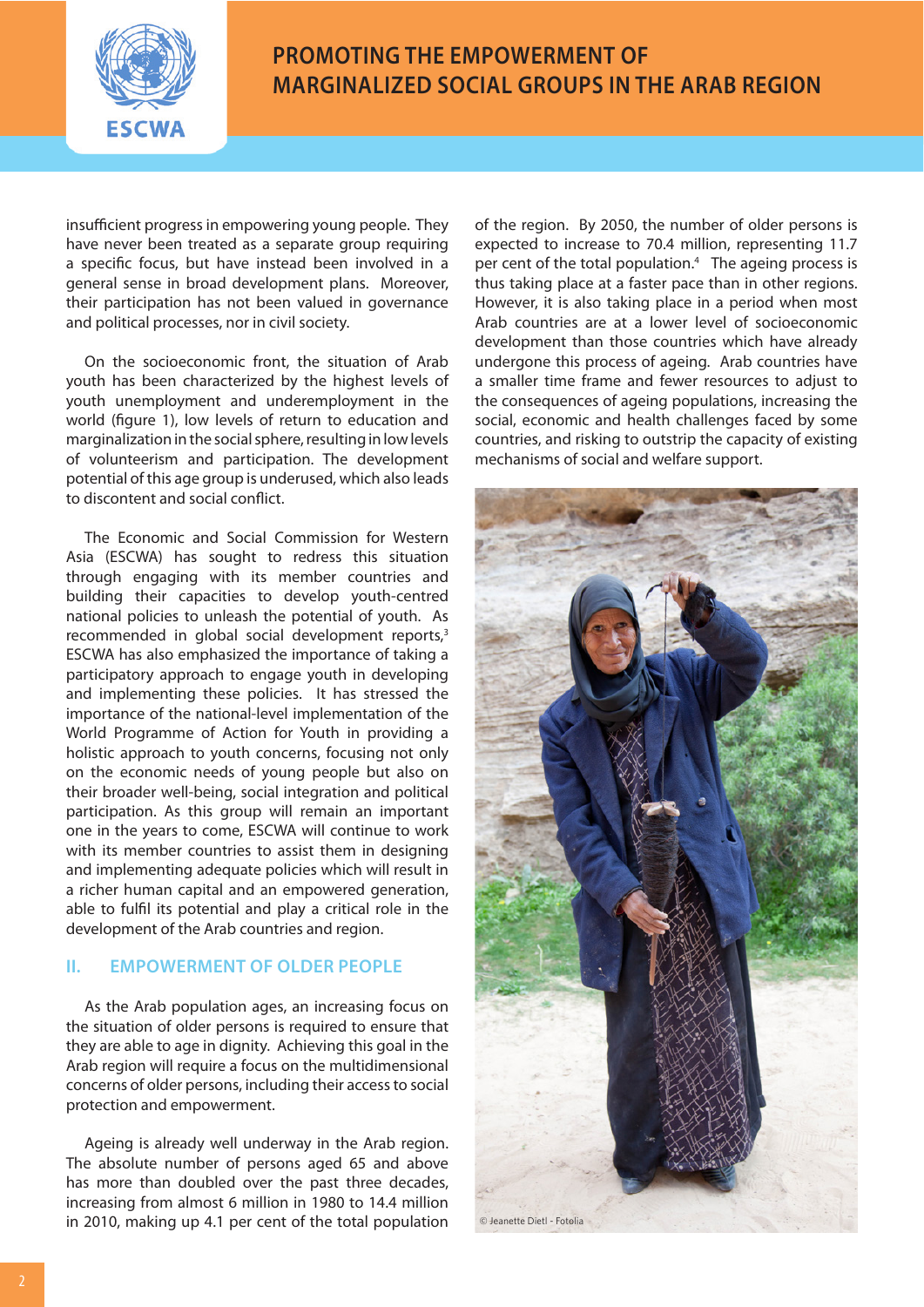

## **PROMOTING THE EMPOWERMENT OF MARGINALIZED SOCIAL GROUPS IN THE ARAB REGION**

 Research carried out in the framework of the second review of the Madrid International Plan of Action on Ageing<sup>5</sup> and preparations for the 20-year review of progress of the implementation of the Programme of Action of the International Conference on Population and Development in the Arab region have found that, although some Arab countries have developed national policies on ageing, many are still largely unprepared to meet the challenges posed and faced by older persons. Social protection systems are generally based on employment in formal sector activities, thus excluding the majority of people from access to such benefits. Women, given their weak formal labour market participation, are de facto excluded from these benefits and are thus particularly vulnerable to old-age poverty. Even those who receive these benefits are often forced to supplement their incomes through continued employment beyond legal retirement ages.

 Aware of these challenges, a few Arab countries have undertaken initiatives aimed to improve the situation of older persons. For example, Jordan, Lebanon, and Libya have participated in initiatives such as the World Health Organization (WHO) Age-friendly Cities initiative, and most countries take strong stands against the issue of elder abuse. Meanwhile, many social structures give a privileged position to older persons to participate in decision-making processes. These structures have also been supplemented by specific initiatives aiming to promote the engagement of older persons in economic and voluntary activities, such as microcredit initiatives for older women. However, in general, benefits provided to older persons still tend to be welfare-based, rather than rights-based, and negative images of older persons abound. Finally, despite their potential as factors of community stability and contributors to peacebuilding, the older persons are further marginalized by ongoing conflicts in the Arab region, while humanitarian response plans often fail to integrate the specific needs of this group.

 In the Arab region, caring for older persons is a moral duty and obligation rooted in customs, traditions, and religious values and principles. However, this concern should be complemented by a proactive development approach to dealing with older persons and to tackling issues of concern to them. Further work is needed to ensure that older persons are integrated into poverty reduction plans and decent work policies; that they are able to participate in society and remain active and productive for longer; and that better health services and social protection are provided for all persons, particularly

older persons. These achievements would not only benefit older persons but also, given their accumulated experience and knowledge, the whole society.

#### **III. BUILDING THE BASELINE INFORMATION FOF POLICIES TO EMPOWER PERSONS WITH DISABILITIES**

 In September 2013, the United Nations General Assembly convened a high-level meeting on disability and development, and adopted an outcome document aimed to promote a disability-inclusive development agenda towards 2015 and beyond. This marked an intergovernmental milestone in terms of integrating the long-standing disability-related work of the United Nations, including the implementation of the United Nations Convention on the Rights of Persons with Disabilities, into the ongoing discussions on the post-2015 development agenda.

 In the outcome document of that meeting, representatives of Member States make a commitment to "improve disability data collection, analysis and monitoring for development policy planning, implementation and evaluation, taking fully into account

"More than 1 billion of us live with disabilities. We must remove all barriers that affect the inclusion and participation of persons with disabilities in society, including through changing attitudes that fuel stigma and institutionalize discrimination"

Ban Ki-moon, Message on the International Day for Persons with Disabilities, 3 December 2013

 $\overline{\phantom{a}}$ 

regional contexts".6 Several recent global reports addressing disability challenges in the context of the implementation of the Millennium Development Goals and the post-2015 agenda stress the lack of accurate data as a key obstacle for the formulation of national policies to empower persons with disability.<sup>7</sup>

 At the regional level, several ESCWA reports have also highlighted the lack of accurate and comparable disability data, including in the key areas of education, employment, health and social protection. Some estimates of disability prevalence rates in ESCWA member countries vary from as low as 0.4 per cent in Qatar<sup>8</sup> to 4.9 per cent in the Sudan,<sup>9</sup> in striking contrast